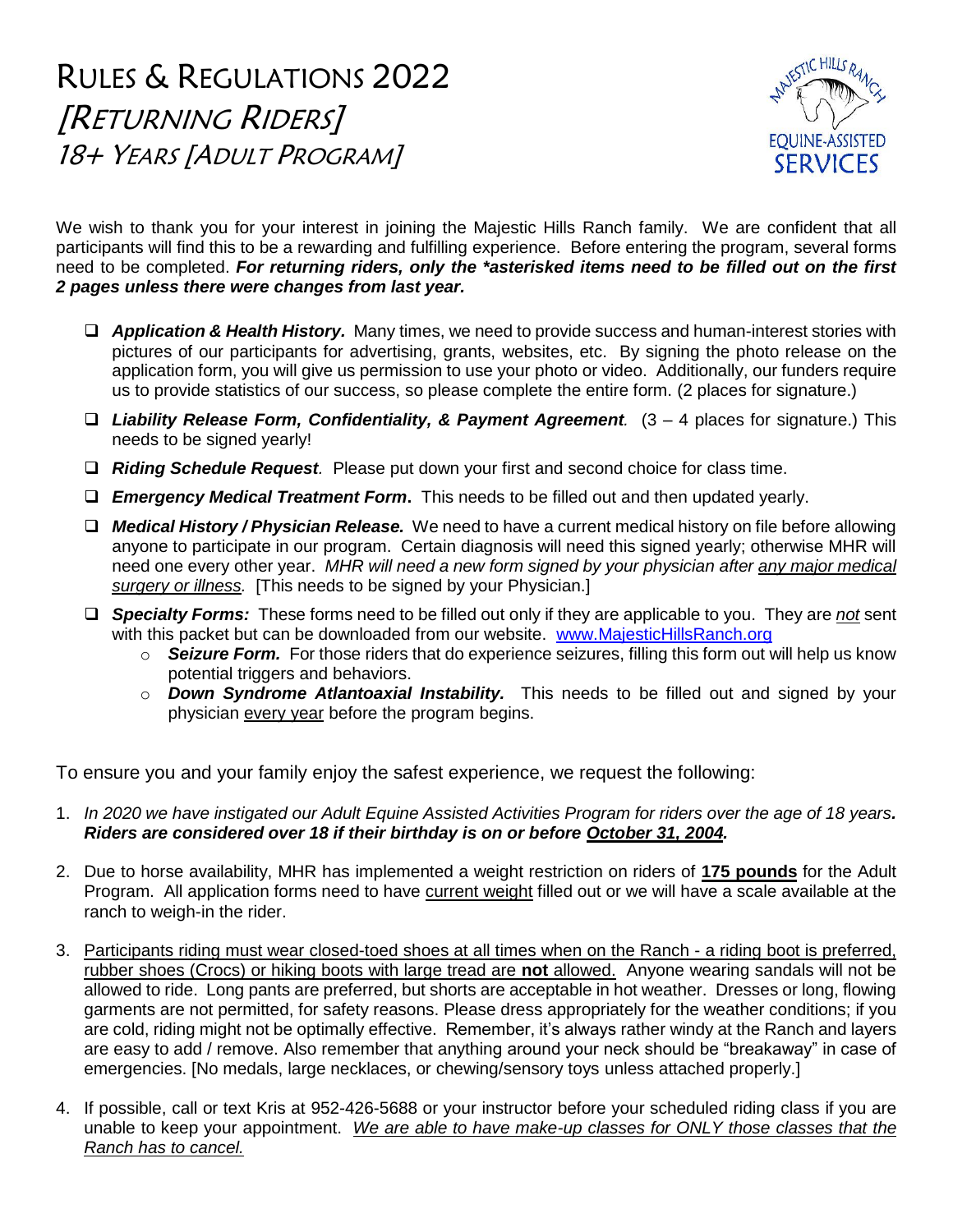If the weather is questionable, we will make every effort to contact you prior to your session, but please be aware that it is extremely difficult to try to reach all participants prior to the start of each class to notify them of current weather conditions at the Ranch. **Weather updates will be left on the voicemail of Kris' cell phone. If the weather is questionable in your area, please call the voicemail for an update before you head out. 952-426-5688**

- 5. All riders must wear helmets rated by the ASTM-SEI for Horseback Riding (Code F1163 Equestrian) and the label must be present and the helmet needs to be less than 5 years of age. MHR will provide helmets if the riders do not have their own.
- 6. Registration is on a first-come, first-serve basis. Return your *all* forms as soon as possible to ensure your place in the program. Please indicate your 1<sup>st</sup> and 2<sup>nd</sup> choice for times on the attached *Riding Schedule Request* and return it with your registration materials. Every effort will be made to accommodate your schedule request.
- 7. Registration fee for 2022 is as follows:

| <b>Equine Assisted Activity</b><br>(Therapeutic Riding) Class | 1 x / week | \$385 for seven-week session |
|---------------------------------------------------------------|------------|------------------------------|
|---------------------------------------------------------------|------------|------------------------------|

Each session will be billed out and will need to be paid *BEFORE* each riding session. The due dates for each session are: April 23<sup>rd</sup>, June 11<sup>th</sup>, and August 13<sup>th</sup>.

Each seven-week session will have two weeks in-between each so that we will be able to schedule make up days for classes that the Ranch needs to cancel due to the heat, cold, rain, or wind. We are not able to offer make up classes for individuals that miss a class. (If there is an opening on another day, we may be able to switch days temporarily – but there is no guarantee.) If the Ranch has to cancel more than 3 weeks of classes or if we cannot have a make-up class for some reason, the amount of that class will be reimbursed. We will NOT be able to reimburse individual classes that are missed, nor if a rider drops out of a session. If you have questions, please call Kris at 952-426-5688.

8. When your registration materials are complete, please mail, fax, or email to:

Kris Zieska, Majestic Hills Ranch Fax: **952-595-5193** 7850 Metro Parkway, Suite 100

Bloomington, MN 55425 Email: [KZieska@MajesticHillsRanch.com](mailto:KZieska@MajesticHillsRanch.com)

Phone: **952-426-5688**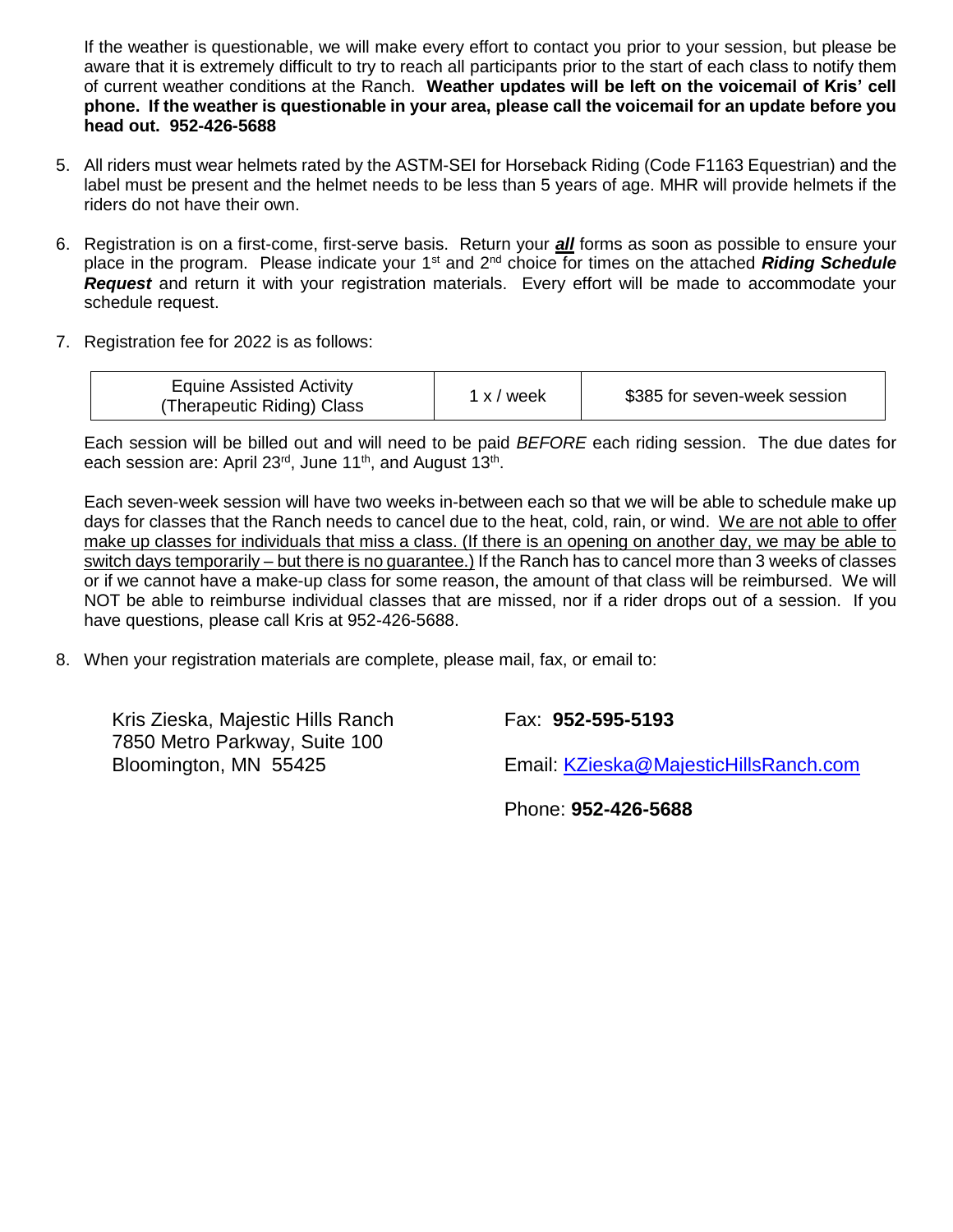### APPLICATION & HEALTH HISTORY

#### **GENERAL INFORMATION**

Participant:



Gender ID: \_\_

Majestic Hills Ranch 7850 Metro Pkwy, Suite 100 Bloomington, MN 55425 *Fax: 952-595-5193*

| $DOB:$ Race: $\frac{C}{C}$ (Used only for Grants)                     |     |    |                | Height: <b>Height:</b><br><u>Weight: Weight: Weight: Weight: Weight: Weight:</u>                     |
|-----------------------------------------------------------------------|-----|----|----------------|------------------------------------------------------------------------------------------------------|
|                                                                       |     |    |                |                                                                                                      |
|                                                                       |     |    |                | State: <u>Zip</u> code: <u>Zip code:</u>                                                             |
|                                                                       |     |    |                | Alt. #: 2008 2008 2014 2022 2023 2024 2022 2022 2023 2024 2022 2023 2024 2022 2023 2024 2022 2023 20 |
|                                                                       |     |    |                |                                                                                                      |
|                                                                       |     |    |                |                                                                                                      |
|                                                                       |     |    |                |                                                                                                      |
|                                                                       |     |    |                |                                                                                                      |
|                                                                       |     |    |                |                                                                                                      |
|                                                                       |     |    |                |                                                                                                      |
|                                                                       |     |    |                |                                                                                                      |
| HEALTH HISTORY (filled out by primary caregiver or participant.)      |     |    |                |                                                                                                      |
|                                                                       |     |    |                |                                                                                                      |
| Please indicate current or past special needs in the following areas: |     |    |                |                                                                                                      |
|                                                                       | Yes | No |                | Comments                                                                                             |
| Vision                                                                |     |    |                |                                                                                                      |
| Hearing                                                               |     |    |                |                                                                                                      |
| Sensation                                                             |     |    |                |                                                                                                      |
| Communication                                                         |     |    |                |                                                                                                      |
| Heart                                                                 |     |    |                |                                                                                                      |
| <b>Breathing</b>                                                      |     |    |                |                                                                                                      |
| Digestion                                                             |     |    |                |                                                                                                      |
| Elimination                                                           |     |    |                |                                                                                                      |
| Circulation                                                           |     |    |                |                                                                                                      |
| <b>Emotional/Mental Health</b>                                        |     |    |                |                                                                                                      |
| <b>Behavioral</b>                                                     |     |    |                |                                                                                                      |
| Pain                                                                  |     |    |                |                                                                                                      |
| Bone/Joint                                                            |     |    |                |                                                                                                      |
| Muscular                                                              |     |    |                |                                                                                                      |
| Thinking/Cognition                                                    |     |    |                |                                                                                                      |
| <b>Allergies</b>                                                      |     |    | EpiPen? Yes No |                                                                                                      |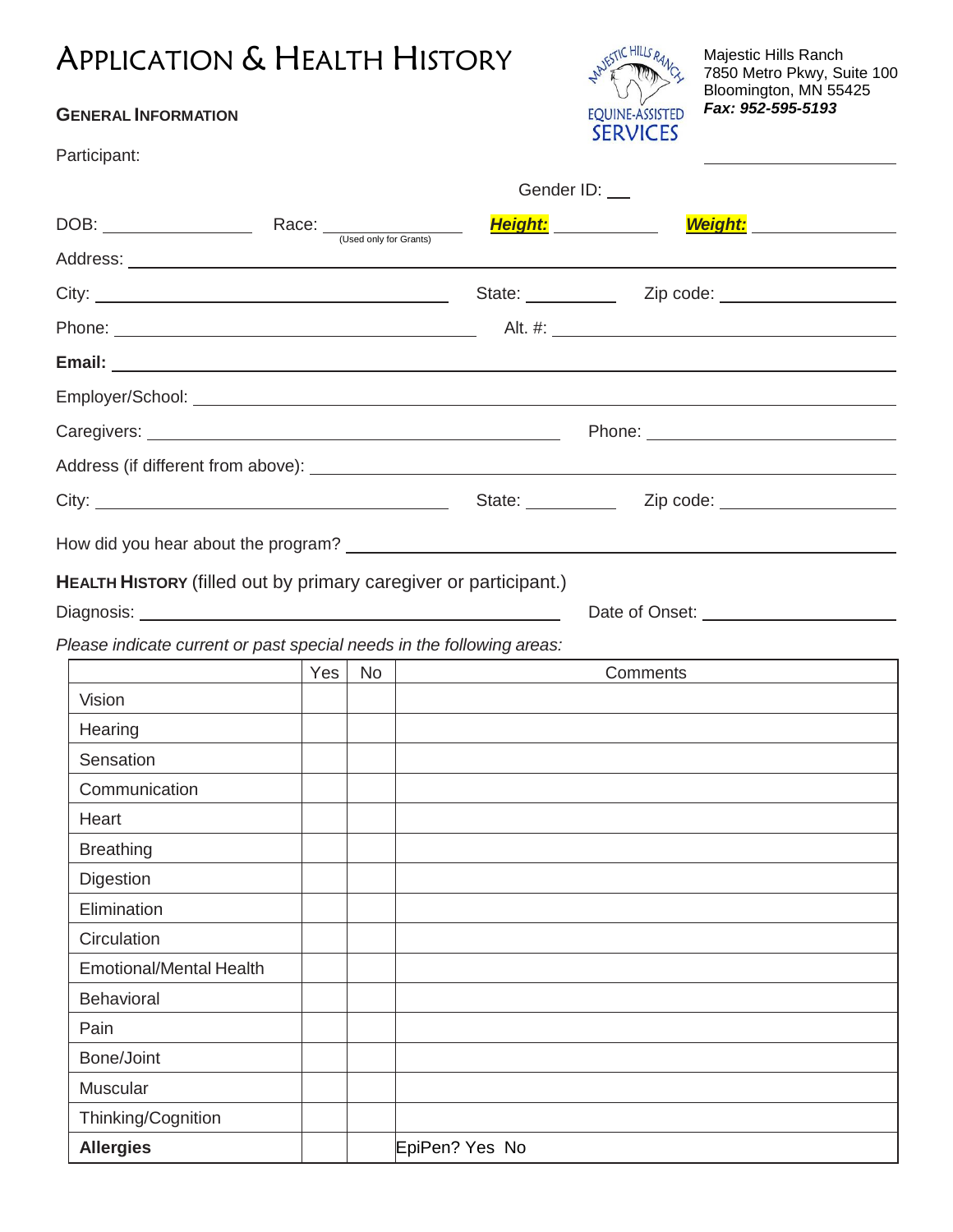*Describe your child's abilities/difficulties in the following areas (include assistance or equipment needed):* **PHYSICAL FUNCTION** (e.g., mobility skills such as transfers, walking, wheelchair use, driving/bus riding)

**PSYCHO / SOCIAL FUNCTION** (e.g., work/school including grade completed, leisure interests, relationships - family structure, support systems, companion animals, fears/concerns, etc.)

**GOALS** (i.e., why are you applying for participation? What would you like to accomplish?)

Signature: Date: Date: Date: Date: Date: Date: Date: Date: Date: Date: Date: Date: Date: Date: Date: Date: Date: Date: Date: Date: Date: Date: Date: Date: Date: Date: Date: Date: Date: Date: Date: Date: Date: Date: Date: D

Participant or Legal Guardian

#### **Photo / Video Release**

I consent to and authorize the use and reproduction by Majestic Hills Ranch of any and all photographs, video, and any other audio/visual materials taken of me for promotional material, educational activities, and exhibitions or for any other use for the benefit of the program.

❑ *I do NOT consent or authorize use of my likeness by MHR.*

Participant or Legal Guardian

Signature: <u>Date: Date: Date: Date: Date: Date: Date: Date: Date: Date: Date: Date: Date: Date: Date: Date: Date: Date: Date: Date: Date: Date: Date: Date: Date: Date: Date: Date: Date: Date: Date: Date: Date: Date: Date: </u>

*Photos that are taken at the ranch that show students that are not you or volunteers that you have not asked permission should not be posted to social media. Please respect the privacy of others before posting!*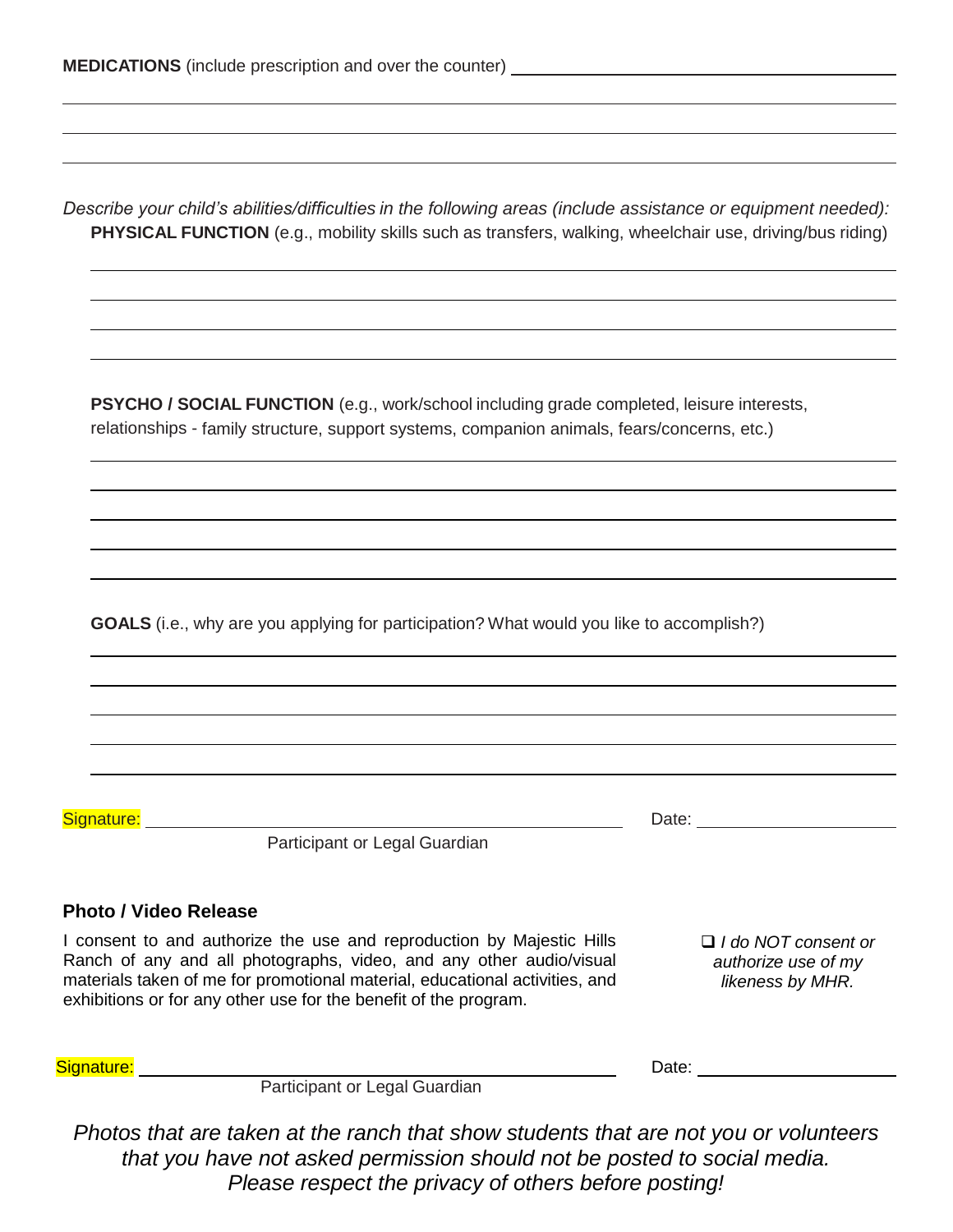## PARTICIPANT LIABILITY RELEASE FORM / CONFIDENTIALITY & PAYMENT AGREEMENTS



PREMISES OWNER'S NAME IS MAJESTIC HILLS RANCH FOUNDATION hereinafter known as MAJESTIC HILLS RANCH with a PHYSICAL LOCATION / ADDRESS of: 24580 DAKOTA AVENUE, LAKEVILLE, MN 55044; SCOTT COUNTY, MN.

#### **PLEASE READ CAREFULLY BEFORE SIGNING**

SERIOUS INJURY MAY RESULT FROM YOUR PARTICIPATION IN THIS ACTIVITY. MAJESTIC HILLS RANCH DOES NOT GUARANTEE THE SAFETY OF YOU OR THAT OF ANY GUEST. IT IS HEREBY AGREED TO AS FOLLOWS THAT:

- A. REGISTRATION OF RIDERS AND AGREEMENT PURPOSE: I, the following individual hereinafter known as the "RIDER", and the parents or legal guardians thereof if a minor, do hereby voluntarily request and agree to participate in equine assisted services on premises of MAJESTIC HILLS RANCH.
- B. AGREEMENT SCOPE AND TERRITORY AND DEFINITIONS: This agreement shall be legally binding upon me the registered RIDER, and the parents or legal guardians thereof if a minor, my heirs, estate, assigns, including all minor children, and personal representatives; and it shall be interpreted according to the laws of Scott County, Minnesota. Any disputes by the RIDER shall be litigated in and venue shall be Scott County, Minnesota.

The term "HORSE" herein shall refer to all equine species. The term "HORSEBACK RIDING" or "RIDING" herein shall refer to riding or otherwise handling of horses, ponies, mules, or donkeys, whether from the ground or mounted. The term "RIDER" shall herein refer to a person who rides a horse mounted or otherwise handles or comes near a horse on the ground. The terms "I", "me", "my" shall herein refer to the above registered rider and the parents or legal guardians thereof if a minor, and any guests that are brought onto the property.

- C. ACTIVITY RISK CLASSIFICATION: Horseback riding is classified as a RUGGED ADVENTURE RECREATIONAL SPORT ACTIVITY and that there are numerous obvious and non-obvious inherent risks always present in such activity despite all safety precautions. Related injuries can be severe, requiring more hospital days and resulting in more lasting residual effects than injuries in other activities.
- D. NATURE OF RIDING HORSES: No horse is completely safe. Horses are 5 to 15 times larger, 20 to 40 times more powerful, and 3 to 4 times faster than a human. If a rider falls from a horse to ground it will generally be at from a height of 3½ to 5½ feet, and the impact may result in injury to the rider. If a horse is frightened or provoked it may divert from its training and act according to its natural survival instincts which may include, but are not limited to: stopping short, changing directions or speed at will; shifting its weight; bucking; rearing; kicking; biting; or running from danger.
- E. CONDITIONS OF NATURE: MAJESTIC HILLS RANCH is NOT responsible for total or partial acts, occurrences, or elements of nature that can scare a horse, cause it to fall, or react in some other unsafe way. SOME EXAMPLES ARE: thunder, lightning, rain, wind, wild and domestic animals, insects, reptiles, which may walk, run, fly near, bite and/or sting a horse or person; and irregular footing on out-of-door groomed or wild land which is subject to constant change in condition according to weather, temperature, and natural and man-made changes in landscape.
- F. LIABILITY RELEASE: In consideration of MAJESTIC HILLS RANCH allowing my participation in this activity, under the terms set forth herein, I, the RIDER, and the parent or guardian thereof if a minor, do agree to hold harmless and release MAJESTIC HILLS RANCH, its owners, agents, employees, officers, members, premises owners, insurers, and affiliated organizations from legal liability due to MAJESTIC HILLS RANCH ordinary negligence; and I do further agree *that except in the event of gross negligence and willful and wanton misconduct*, I shall not bring any claims, demand, legal actions and causes of action,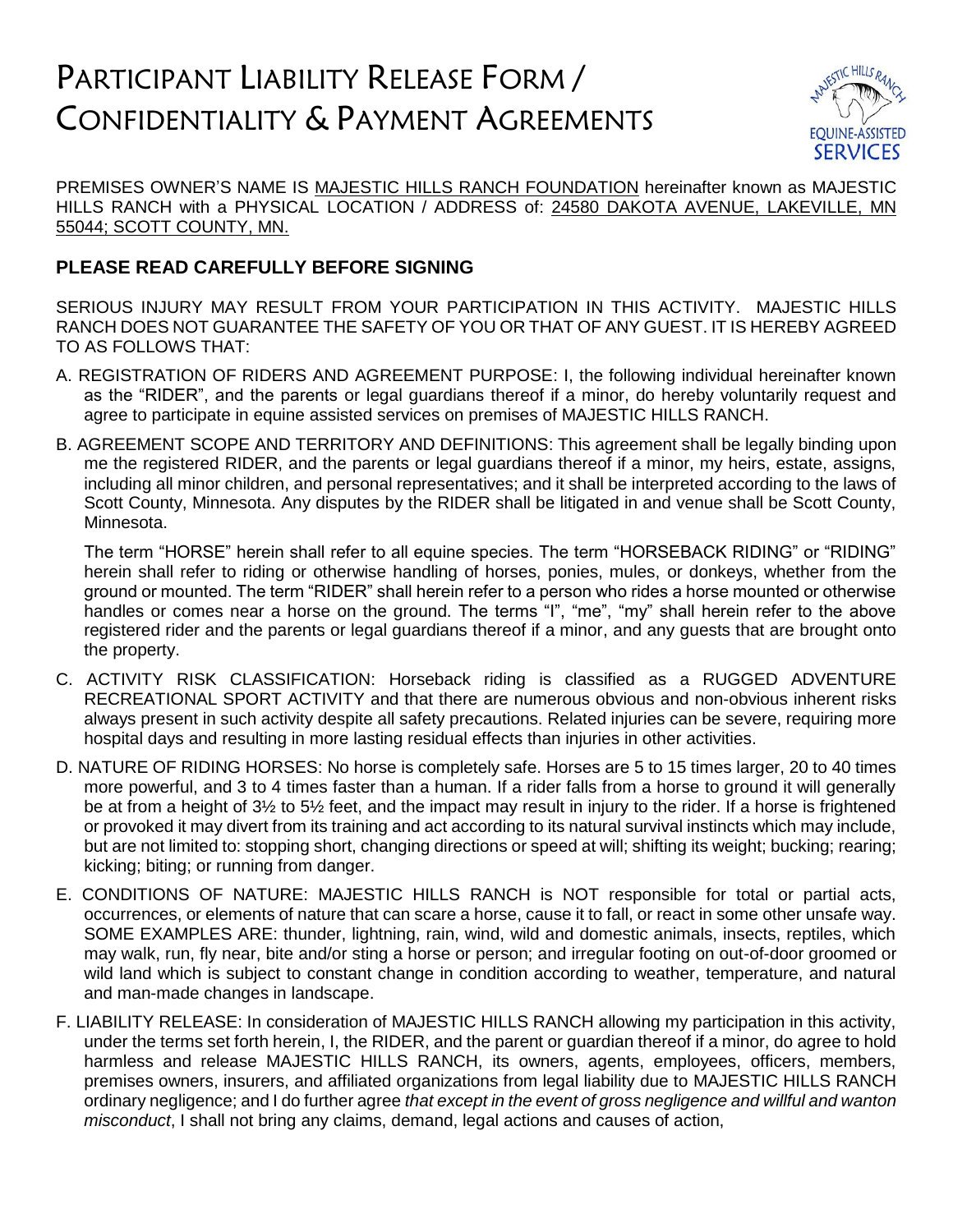against MAJESTIC HILLS RANCH and/or its associates, for any economic and non-economic losses due to bodily injury, death, or property damage, sustained by me and/or my minor child / legal ward, or guests that accompany us in relation to the premises and operations of MAJESTIC HILLS RANCH, to include while riding, handling, or otherwise being near horses owned by or in the care, custody and control of MAJESTIC HILLS RANCH

#### *All Riders and Parents or Legal Guardians must sign below after reading this entire document:*

SIGNED STATEMENT OF AWARENESS

I/WE, THE UNDERSIGNED, HAVE READ AND UNDERSTAND THE FOREGOING AGREEMENT, WARNINGS, RELEASE AND ASSUMPTION OF RISK. I/WE FURTHER ATTEST THAT ALL FACTS RELATING TO THE APPLICANT ARE TRUE AND ACCURATE.

PRINT RIDER'S NAME

Signature: 2008. 2009. 2010. 2010. 2010. 2010. 2010. 2010. 2010. 2010. 2010. 2010. 2010. 2010. 2010. 2010. 201

Participant or Legal Guardian

#### **Confidentiality Agreement**

Majestic Hills Ranch shall maintain the right to privacy and the right of confidentiality of all individuals (participants, volunteers, and staff) involved in its programs and services. Participants, instructors, volunteers, and staff given access to any information on any individual participating in any program or service at Majestic Hills Ranch agree to keep all medical, personal, social, or other information strictly confidential. Any person violating the terms of this Confidentiality Agreement may be immediately reassigned or terminated from participation in the program.

*I have read, understand, and agree to abide by this Confidentiality Agreement.*

Signature: Date: Department of the Signature: Date: Date: Date:

Participant or Legal Guardian

#### **Payment Agreement**

I understand that I am responsible for all charges for the services provided by Majestic Hills Ranch. MHR will only bill directly to the family; it is up to me to submit for reimbursement from a third party if I am eligible for a waiver or funds. I will pay all fees up to and including collection, court costs, and reasonable attorney fees if necessary.

*I have read, understand, and agree to abide by this Payment Agreement.*

Signature: Date: Department of the Signature: Date: Date: Date:

Participant or Legal Guardian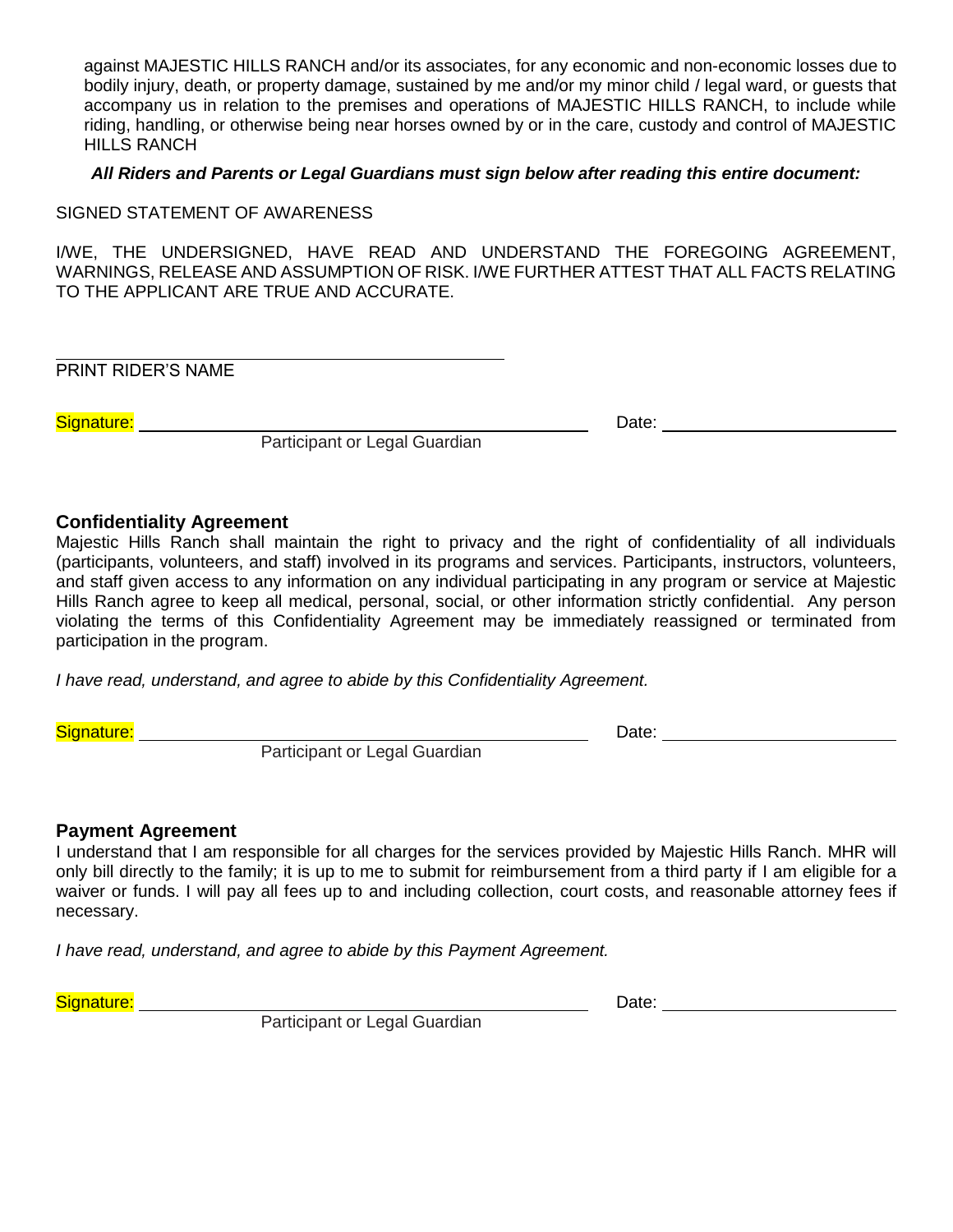# 2022 PROGRAM SCHEDULE



| Dates of sessions<br>(depending on weather)                                                                                                      |  | Class times -<br>(3 to 4 riders per class)                                                                                                                                                                                                                |  |  |  |  |
|--------------------------------------------------------------------------------------------------------------------------------------------------|--|-----------------------------------------------------------------------------------------------------------------------------------------------------------------------------------------------------------------------------------------------------------|--|--|--|--|
| <b>Winter Session (Session 1)</b><br>January 25 <sup>th</sup> – March 10 <sup>th</sup><br>March 15 <sup>th</sup> & 17 <sup>th</sup> Make-Up Week |  | Tuesday & Thursday<br>4:00 pm & 5:30 pm                                                                                                                                                                                                                   |  |  |  |  |
| <b>Spring Session (Session 2)</b><br>May $2^{nd}$ – June 16 <sup>th</sup><br>June 20 <sup>th</sup> – 30 <sup>th</sup> Make-Up Weeks              |  | Monday 7 pm<br>Wednesday 4 pm<br>Wednesday 7 pm [Advanced only]<br>Thursday 5:30 pm                                                                                                                                                                       |  |  |  |  |
| <b>Summer Session (Session 3)</b><br>July $5^{th}$ – August 19 <sup>th</sup><br>Aug. $23^{\text{rd}}$ – Sept. $2^{\text{nd}}$ Make-Up Weeks      |  | Morning Classes on Monday / Wednesday<br>may accommodate adults<br>Monday 7 pm<br>Wednesday 4 pm<br>Wednesday 7 pm [Advanced only]<br>Thursday 5:30 pm                                                                                                    |  |  |  |  |
| <b>Fall Session (Session 4)</b><br>September 6 <sup>th</sup> – October 21 <sup>st</sup><br>Oct $25th$ – Nov. $4th$ Make-Up Weeks                 |  | Monday 7 pm<br>Wednesday 4 pm<br>Wednesday 7 pm [Advanced only]<br>Thursday 5:30 pm                                                                                                                                                                       |  |  |  |  |
| Note: The Ranch will be closed:                                                                                                                  |  | Make Up date: June 21 <sup>st</sup><br>Memorial Day (Monday, May 31 <sup>st</sup> )<br>Independence Day (Monday, July $4th$ )<br>Make Up date: Aug. 22 <sup>nd</sup><br>Labor Day (Monday, Sept. 5 <sup>th</sup> )<br>Make Up date: Oct. 24 <sup>th</sup> |  |  |  |  |

### 2022 Riding Schedule Request

Every rider will have an experienced leader and up to two sidewalkers. The leader and sidewalkers will be your child's team as consistently as scheduling allows, for them to develop a relationship.

*Please mark your first and second choices for session times:*

|                   |                   | <b>MONDAY</b>     |                 |                   | <b>TUESDAY</b>    |                   |                      | <b>WEDNESDAY</b>  |                   |                 | <b>THURSDAY</b>   |                   |                        |                      |
|-------------------|-------------------|-------------------|-----------------|-------------------|-------------------|-------------------|----------------------|-------------------|-------------------|-----------------|-------------------|-------------------|------------------------|----------------------|
| <b>TIMES</b>      | Session<br>Spring | Session<br>Summer | Session<br>Fall | Session<br>Winter | Session<br>Spring | Session<br>Summer | Session<br>4<br>Fall | Session<br>Spring | Session<br>Summer | Session<br>Fall | Session<br>Winter | Session<br>Spring | Session<br>З<br>Summer | Session<br>4<br>Fall |
| $9:00$ am         |                   |                   |                 |                   |                   |                   |                      |                   |                   |                 |                   |                   |                        |                      |
| $10:30$ am        |                   |                   |                 |                   |                   |                   |                      |                   |                   |                 |                   |                   |                        |                      |
| $4:00 \text{ pm}$ |                   |                   |                 |                   |                   |                   |                      |                   |                   |                 |                   |                   |                        |                      |
| 5:30 pm           |                   |                   |                 |                   |                   |                   |                      |                   |                   |                 |                   |                   |                        |                      |
| $7:00$ pm         |                   |                   |                 |                   |                   |                   |                      | $\star$           | $\star$           | $\star$         |                   |                   |                        |                      |

**\*** Please note that the 7:00 pm Wednesday all season is for our **advanced riders**. An evaluation by one of our instructors will be needed before you will be assigned to this class. (Riders must be able to start, stop, turn the horse, and control them in case of an emergency - independent of a leader.) *This is NOT age restricted but could be for any ages.*

Please note that **summer morning classes** are held on *Mondays* and *Wednesdays* in 2022.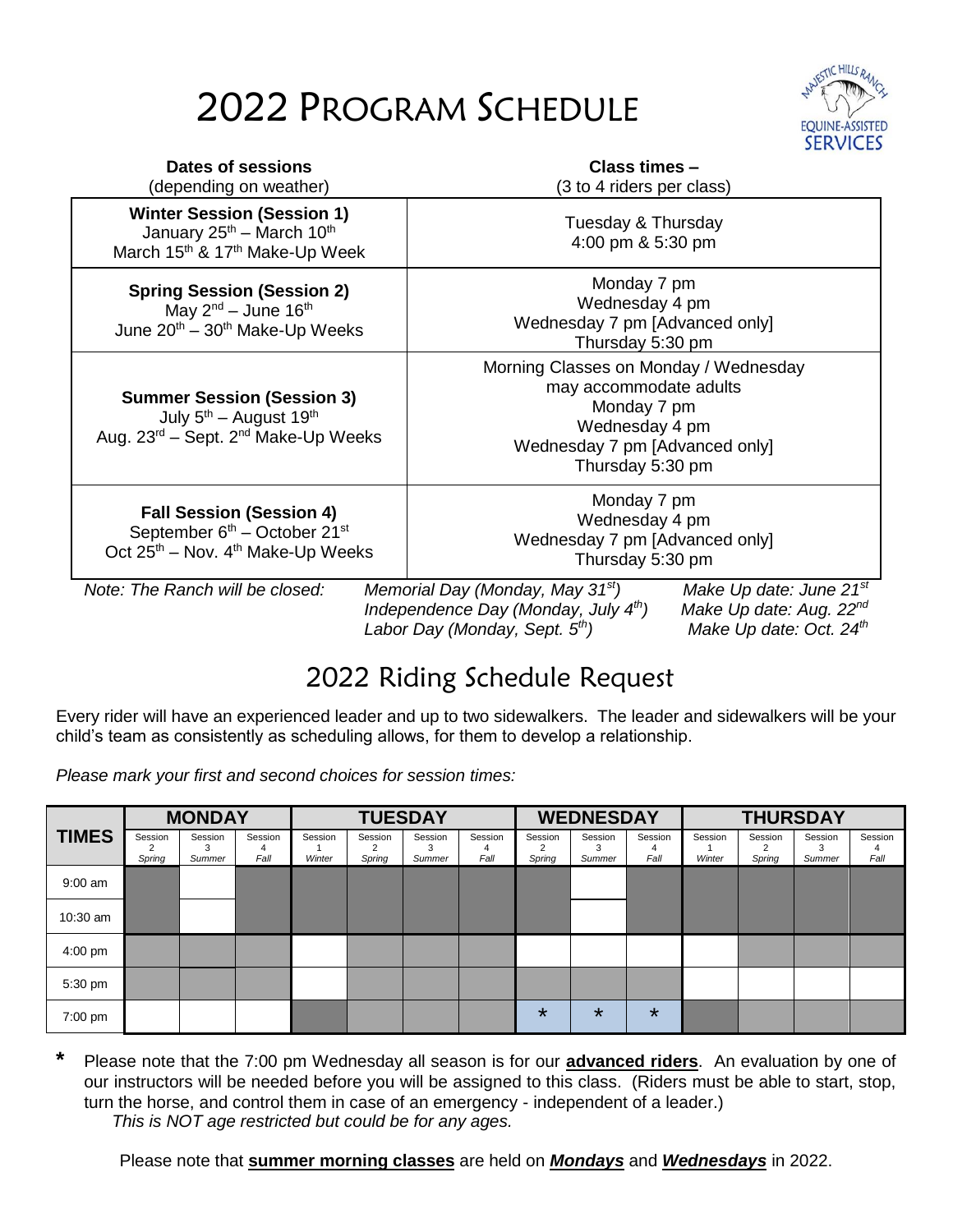## Emergency Medical Treatment Form

| <b>Participant</b><br><b>Staff</b>     | <b>Volunteer</b>                  |                              | <b>EQUINE-ASSISTE</b><br><b>SERVICES</b> |
|----------------------------------------|-----------------------------------|------------------------------|------------------------------------------|
|                                        |                                   |                              |                                          |
|                                        |                                   |                              |                                          |
|                                        |                                   |                              |                                          |
|                                        |                                   |                              |                                          |
|                                        |                                   |                              |                                          |
|                                        |                                   |                              |                                          |
| In the event of an emergency, contact: |                                   |                              |                                          |
|                                        | Relation: ____________________    |                              |                                          |
|                                        | Relation: _______________________ | Phone: _____________________ |                                          |
|                                        | Relation: ______________________  |                              |                                          |

#### **Consent Plan**

In the event emergency medical aid/treatment is required due to illness or injury during the process of receiving services, or while being on the property of the agency, I authorize Majestic Hills Ranch to:

- 1. Secure and retain medical treatment and transportation if needed.
- 2. Release client records upon request to the authorized individual or agency involved in emergency treatment

This authorization includes x-ray, surgery, hospitalization, medication and any treatment procedure deemed "lifesaving" by the physician. This provision will only be invoked if the person(s) above is unable to be reached.

### Consent Signature: <u>Date: Date: Date: Date: Date: Date: Date: Date: Date: Date: Date: Date: Date: Date: Date: Date: Date: Date: Date: Date: Date: Date: Date: Date: Date: Date: Date: Date: Date: Date: Date: Date: Date: Date</u>

*Volunteer, Staff, Participant, Parent, or Legal Guardian*

Health Notes: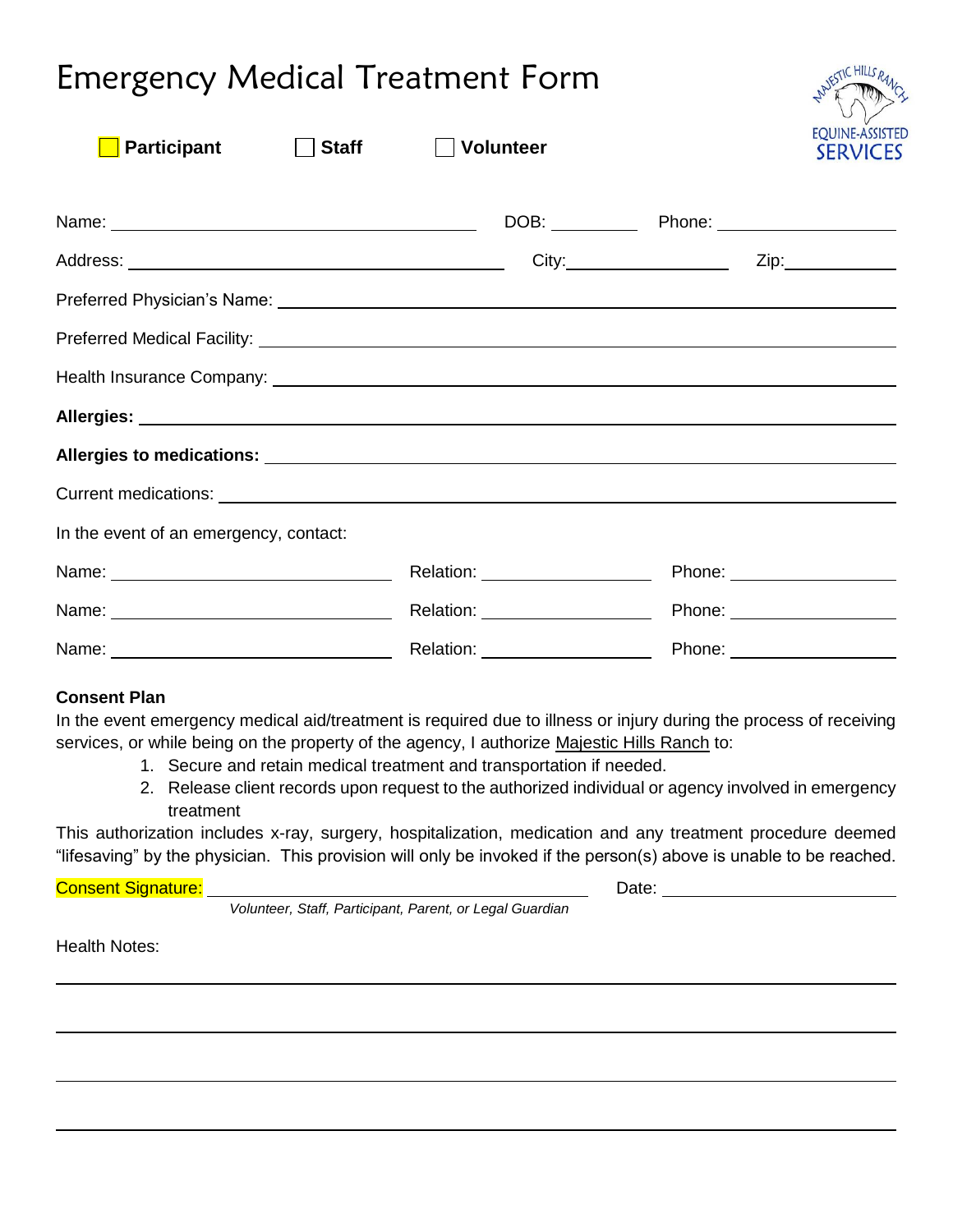This is an initial letter to your child's physician. Please make sure that both sides are filled out and the back is *SIGNED & DATED.*

Date:

Dear Health Care Provider:

Your patient

*(Participant's name)*

is interested in participating in supervised equine assisted services – which may include riding or groundwork.

In order to safely provide this service, our center requests that you complete and sign the attached Medical History and Physician's Statement Form. Please note that the following conditions may suggest precautions and contraindications to equine activities. Therefore, when completing this form, please note whether these conditions are present, and to what degree.

| <b>Orthopedic</b>                                                 | <b>Medical/Psychological</b>                          |
|-------------------------------------------------------------------|-------------------------------------------------------|
| Atlantoaxial Instability - include neurologic                     | Abuse: Physical/Sexual/Emotional                      |
| Coxarthrosis                                                      | Allergies                                             |
| <b>Cranial Defects</b>                                            | <b>Animal Abuse</b>                                   |
| <b>Heterotopic Ossification/Myositis Ossificans</b>               | <b>Blood Pressure Control</b>                         |
| <b>Joint Subluxation/Dislocation</b>                              | <b>Cardiac Condition</b>                              |
| Osteoporosis                                                      | Dangerous to Self or Others                           |
| <b>Pathologic Fractures</b>                                       | Exacerbations of Medical Conditions (e.g., RA,<br>NAC |
| <b>Scoliosis</b>                                                  | <b>Fire Setting</b>                                   |
| Spinal Joint Fusion/Fixation                                      | Hemophilia                                            |
| Spinal Joint Instability/Abnormalities                            | <b>Medical Instability</b>                            |
| <b>Neurologic</b>                                                 | <b>Migraines</b>                                      |
| Hydrocephalus/Shunt                                               | <b>PVD</b>                                            |
| Seizure                                                           | <b>Respiratory Compromise</b>                         |
| Spina Bifida/Chiari II Malformation/Tethered Cord/<br>Hydromyelia | <b>Recent Surgeries</b>                               |
|                                                                   | Substance Abuse                                       |
| <b>Other</b>                                                      | <b>Thought Control Disorders</b>                      |
| <b>Indwelling Catheters/Medical Equipment</b>                     | <b>Weight Control Disorder</b>                        |
| Medications - e.g., Photosensitivity                              |                                                       |
| Poor Endurance                                                    |                                                       |
| <b>Skin Breakdown</b>                                             |                                                       |

Thank you very much for your assistance. If you have any questions or concerns regarding this patient's participation in equine-assisted activities, please feel free to contact the center at the phone indicated below.

Kris Zieska, Program Director **Majestic Hills Ranch** 952-426-5688